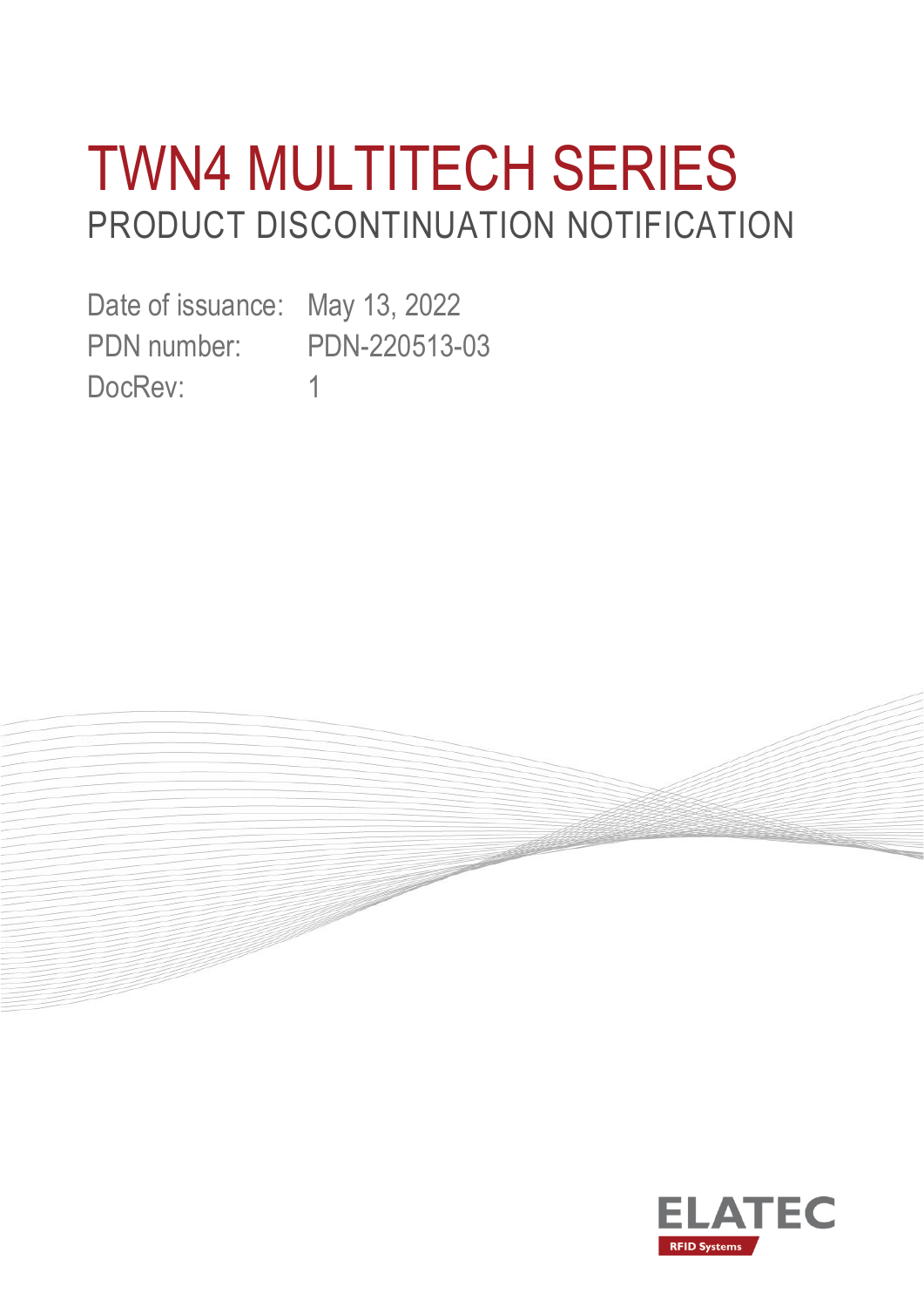## TABLE OF CONTENTS

|                | 1.1       |  |
|----------------|-----------|--|
|                | 1.2       |  |
| $\overline{2}$ |           |  |
| 3              |           |  |
| $\overline{4}$ | TIMFI INF |  |
| 5              |           |  |

### <span id="page-1-0"></span>1 INTRODUCTION

### <span id="page-1-1"></span>1.1 DISCONTINUATION INFORMATION

This discontinuation notice informs, that ELATEC is discontinuing the manufacture of a number of products. All affected products and associated part numbers are listed in this document.

This notification is intended to inform our customers and partners, so they have the opportunity to respond and modify their product portfolio accordingly. Should you have any further questions regarding this product discontinuation, we stand ready to assist you at any stage, in order to minimize the impact of this product discontinuation on your business.

We apologize for any inconvenience or impact this notice may cause.

### <span id="page-1-2"></span>1.2 REVISION HISTORY

| VF<br>ואו    | <b>TION</b><br>JRIP<br>┅ | JN      |
|--------------|--------------------------|---------|
| 01<br>$\sim$ | <br>difior<br>a m        | 05/2020 |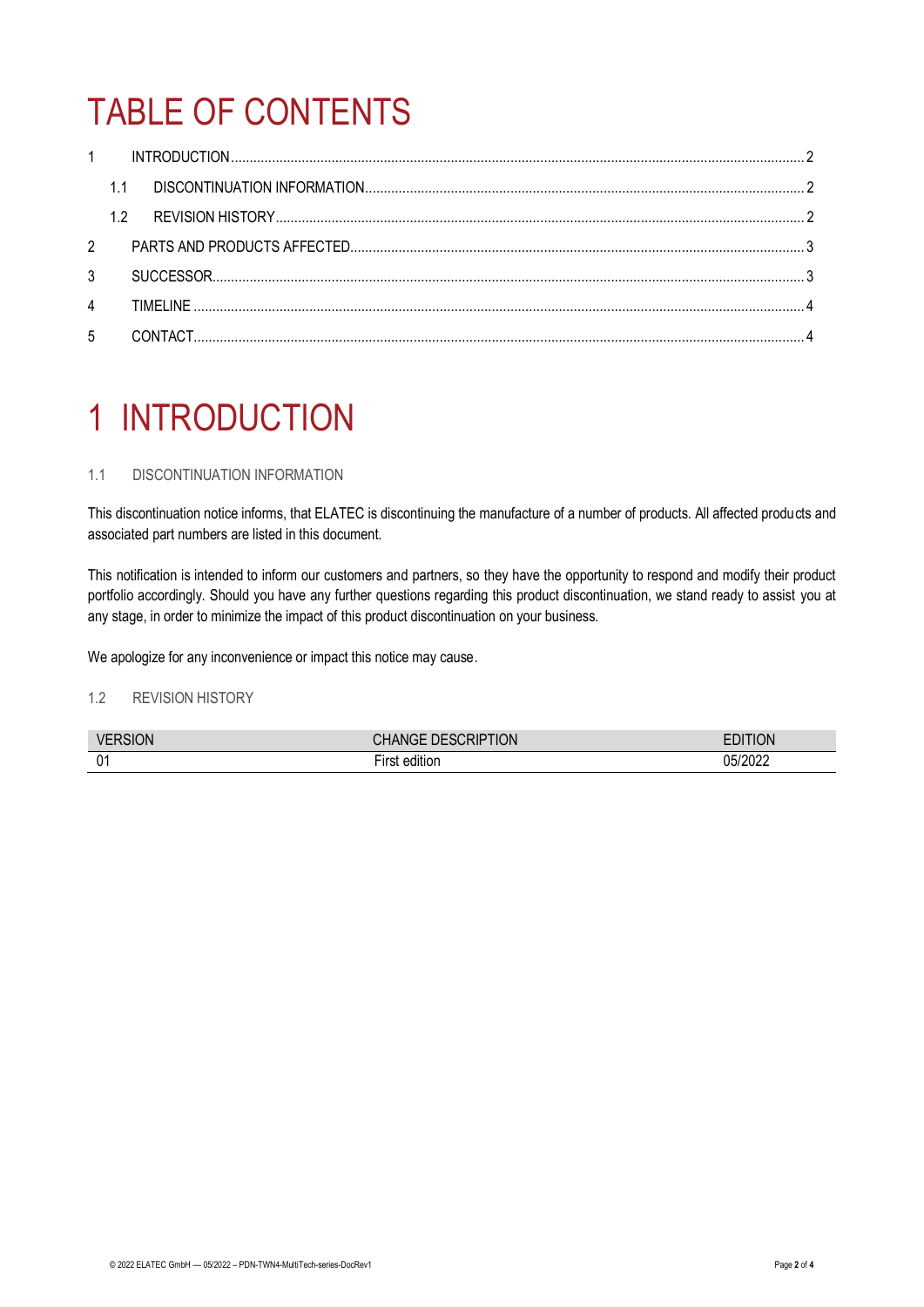## <span id="page-2-0"></span>2 PARTS AND PRODUCTS AFFECTED

The PDN comprises the entire series of TWN4 MultiTech products. Both, OEM PCBs (i.e. modules) and the desktop housing versions. All product variants and derivates are affected, including customer-specific derivates. The common product name is **TWN4 MultiTech**, with optional amendments to this name.

| <b>PART NUMBER</b> | <b>PRODUCT</b>            |
|--------------------|---------------------------|
| T4DO-FXXX-YYY      | TWN4 MultiTech M          |
| T4DT-FXXX-YYY      | TWN4 MultiTech DT         |
| T4DK-FXXX-YY       | TWN4 MultiTech DT Kit     |
| T4DH-FXXX-YYY      | TWN4 MultiTech DT         |
| HPK4-FXXX-YYY      | TWN4 MultiTech Pocket Kit |

XXX = stands for interface indications, firmware customizations, housing colors or inlays YYY = stands for firmware options, customizations

### <span id="page-2-1"></span>3 SUCCESSOR

Compared to its predecessor products in the TWN4 MultiTech series, the successor TWN4 MultiTech 2 series supports not only single frequencies but all common 125 kHz and 13.56 MHz RFID technologies as well as NFC and BLE.

The TWN4 MultiTech 2 series offers a wide range of product variants, that surpass those of its predecessor. Interfaces such as USB, RS-232, TTL and others are available. In addition, individualizations can be made to the reader such as customization of the inlay and firmware. The Powerful SDK can be used to develop apps, that run directly on the reader. In addition, the firmware can be updated in the field.

There is no direct successor product for the TWN4 MultiTech Pocket Kit, but we can recommend the TWN4 Slim as a successor product. As the TWN4 MultiTech Pocket Kit is mostly chosen because of the limited installation space, the TWN4 Slim is the ideal choice as it is smaller than an ID-1 card.

| <b>PRODUCT</b>            | <b>PART NUMBER</b> | <b>SUCCESSOR</b>         | <b>PART NUMBER</b> |
|---------------------------|--------------------|--------------------------|--------------------|
| TWN4 MultiTech M          | T4DO-FXXX-YYY      | TWN4 MultiTech 2 M LF HF | T4BO-F6-YYY        |
| <b>TWN4 MultiTech DT</b>  | T4DT-FXXX-YYY      | TWN4 MultiTech 2 LF HF   | T4BT-FBXXX-YYY     |
| TWN4 MultiTech DT Kit     | T4DK-FXXX-YY       |                          | T4BK-FBXXX-YYY     |
| <b>TWN4 MultiTech DT</b>  | T4DH-FXXX-YYY      |                          | T4DH-FBXXX-YYY     |
|                           | T4DT-FRXX-YYY      |                          | T4BT-FRXXX-YYY     |
| TWN4 MultiTech Pocket Kit | HPK4-FXXX-YYY      | <b>TWN4 Slim</b>         | T4OC-FXXX-YYY      |

Below you will find an overview with the indication of the replacement product for your device:

XXXX = stands for interface indications, firmware customizations, housing colors or inlays YYY = stands for firmware options, customizations

For more product information, availability and alternatives please contact your local sales team.